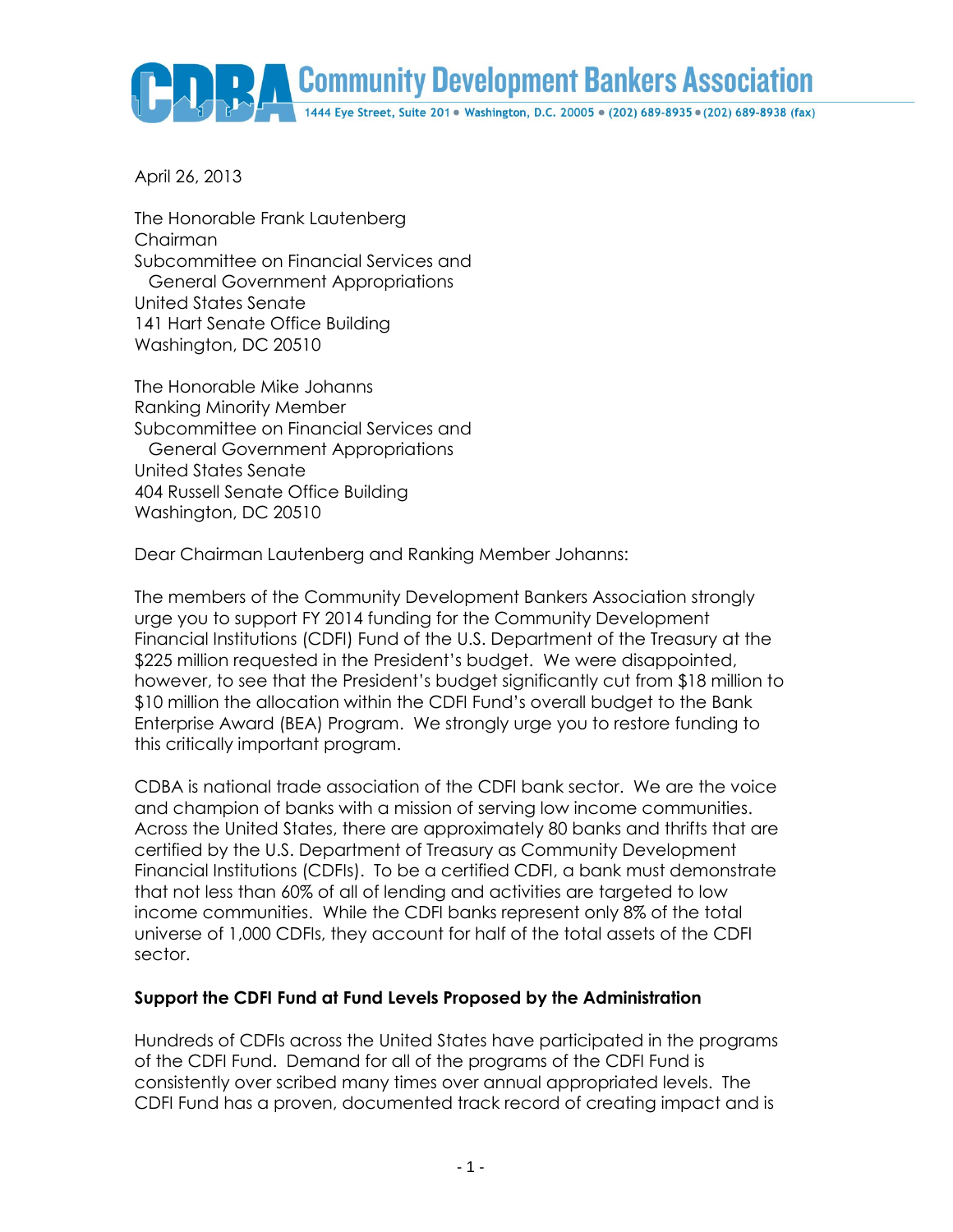invaluable in delivering credit to communities that otherwise might not be served. Since 1994, the CDFI Fund has awarded \$1.7 billion to CDFIs working in low income communities. In FY 2012, CDFIs made over 17,500 loans and investments totaling over \$1.29 billion, financing thousands of small businesses, over 14,000 housing units, and more than 25,000 jobs. As you know, lowincome families and communities are among the hardest hit during periods of economic downturn. This recession has been no exception. The CDFI Fund is one of the Federal government's best market-based strategies for leveraging and channeling needed resources to our most challenged communities.

## **Preserve the Bank Enterprise Award Program**

The BEA Program is the only one of the CDFI Fund's programs that the CDFI bank sector has been able to access on a significant and regular basis. The BEA Program is very important to CDFI banks and the communities they serve in channeling resources to the most under served people and places.

- On average, over the past five years, 75% of all BEA awards have gone to CDFI banks that have a primary mission of promoting community development.
- Among all of the CDFI Fund's programs, the BEA Program is the most deeply targeted to distressed communities with 89.5% of all monies going to the lowest low income census tracts; whereas only 61.1% of CDFI Program and 82.9% of New Markets Tax Credit Program resources were targeted to the most distressed places.
- In 2012 alone, the BEA Program enabled 59 awardees to:
	- o Generate \$409.9 million in net new community benefits, including increasing by \$5.5 million provision of financial service and \$383.3 million in loans and investments in communities with at least 30% poverty and 1.5 times the national unemployment rate.
	- o Awardees also increased by \$21.1 million the amount of loans, deposits, and technical assistance provided to CDFI loan funds and credit unions.

BEA is a resource to help small community banks reach low income communities. Over the past five years, 86% of all BEA awards have gone to banks with less than \$1 billion in assets (considered a small bank by industry standards) with the majority (53%) going to the smallest banks with less than \$250 million in total assets. Only a modest 3% has gone to the largest money center banks. Awards to the largest banks were used primarily to support CDFIs.

## **Help Launch the CDFI Bond Guarantee Program**

Technical language is requested to grant Treasury authority in FY 2014 to issue guarantees under the CDFI Bond Guarantee Program. The CDFI Bond Guarantee Program was enacted through the Small Business Jobs Act of 2010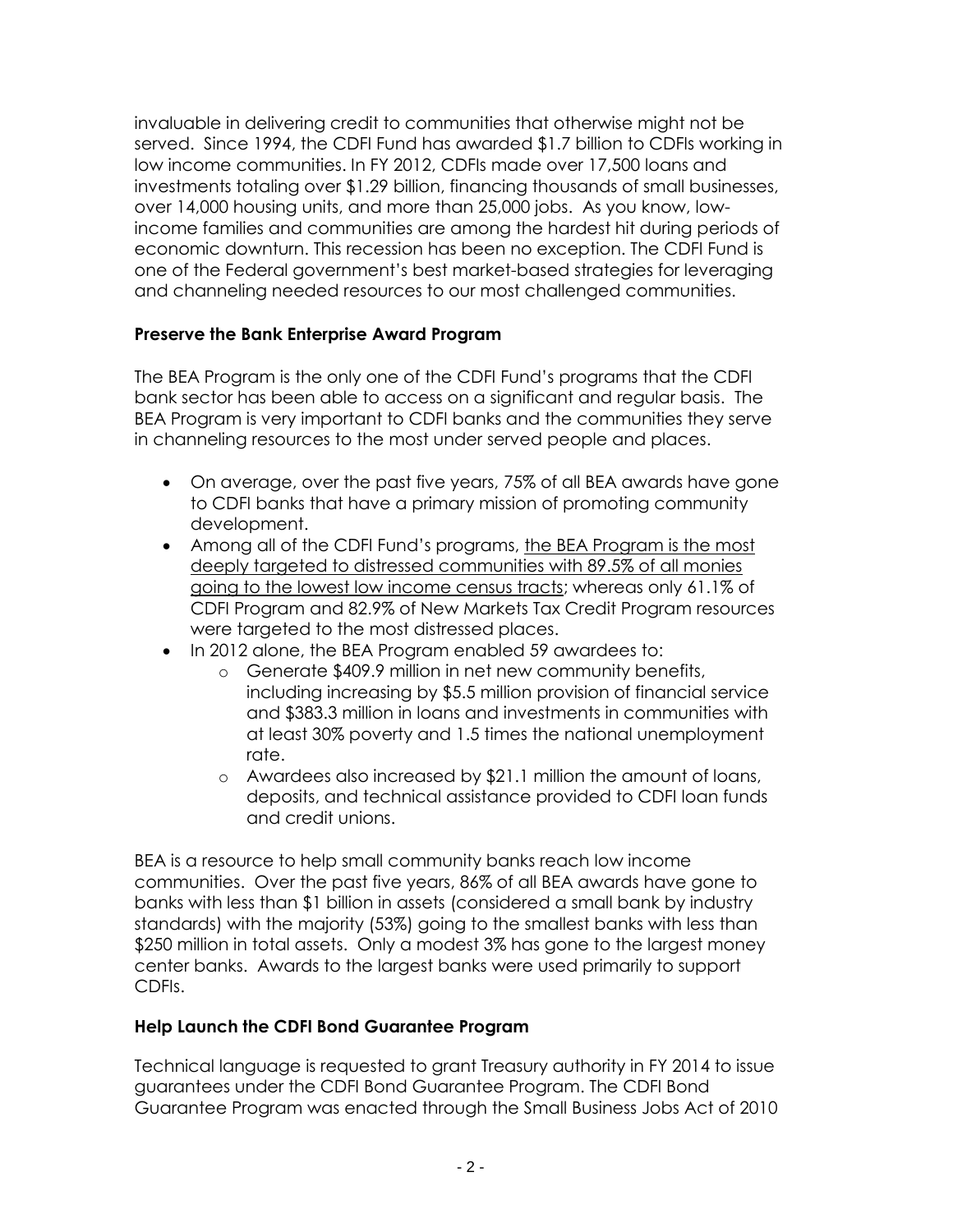(Public Law 111-240) on September 27, 2010. The legislation directs the Treasury Department to guarantee the full amount of notes or bonds issued to support Community Development Financial Institutions (CDFIs) that make investments for eligible community or economic development purposes. The bonds or notes will support CDFI lending and investment by providing a source of long-term, patient capital to CDFIs. Treasury may guarantee up to 10 bonds per year, each at a minimum of \$100 million. The total of all bonds cannot exceed \$1 billion per year. The CDFI Bond Guarantee Program is authorized through FY 2014. While the program is authorized at a "zero subsidy" rate to the Federal Government, annually the appropriations committees must approve technical language to comply with the Congressional Budget Act granting the Treasury Department guarantee authority.

We are requesting the following technical language to allow the Treasury Department to fully execute the program:

"Notwithstanding section 1101, the Community Development Financial Institutions Fund is authorized during Fiscal Year 2014 to guarantee bonds and notes pursuant section 114A of the Riegle Community Development and Regulatory Improvement Act of 1994 (12 U.S.C. 4701 et seq.): Provided, That no funds appropriated by this Act for ''Department of the Treasury Community Development Financial Institutions Fund Program Account'' shall be available for the cost, if any, of guaranteed loans (as defined in section 502 of the Congressional Budget Act of 1974) pursuant to section 114A of the Riegle Community Development and Regulatory Improvement Act of 1994 (12 U.S.C. 4701 et seq.) to subsidize total loan principal not to exceed \$1,000,000,000."

We sincerely thank you for your past support of the CDFI Fund. We strongly urge you to: (1) support full funding of \$225 million for the CDFI Fund; (2) restore the Bank Enterprise Award (BEA) Program to at least \$18 million; and (3) support technical language that will enable the CDFI Fund to launch the CDFI Bond Guarantee Program. We thank you for consideration of these recommendations and look forward to working with you to preserve credit availability in distressed communities. If you have questions or comments, please contact Jeannine Jacokes, Chief Policy Advisor, at (202) 689-8935 ext. 22 or jacokesj@pcgloanfund.org.

Sincerely,

The Membership of the Community Development Bankers Association

ABC Bank Albina Community Bank Broadway Federal Bank Bank2 Bank of Kilmichael BankPlus Carver Federal Savings Bank Central Bank of Kansas City